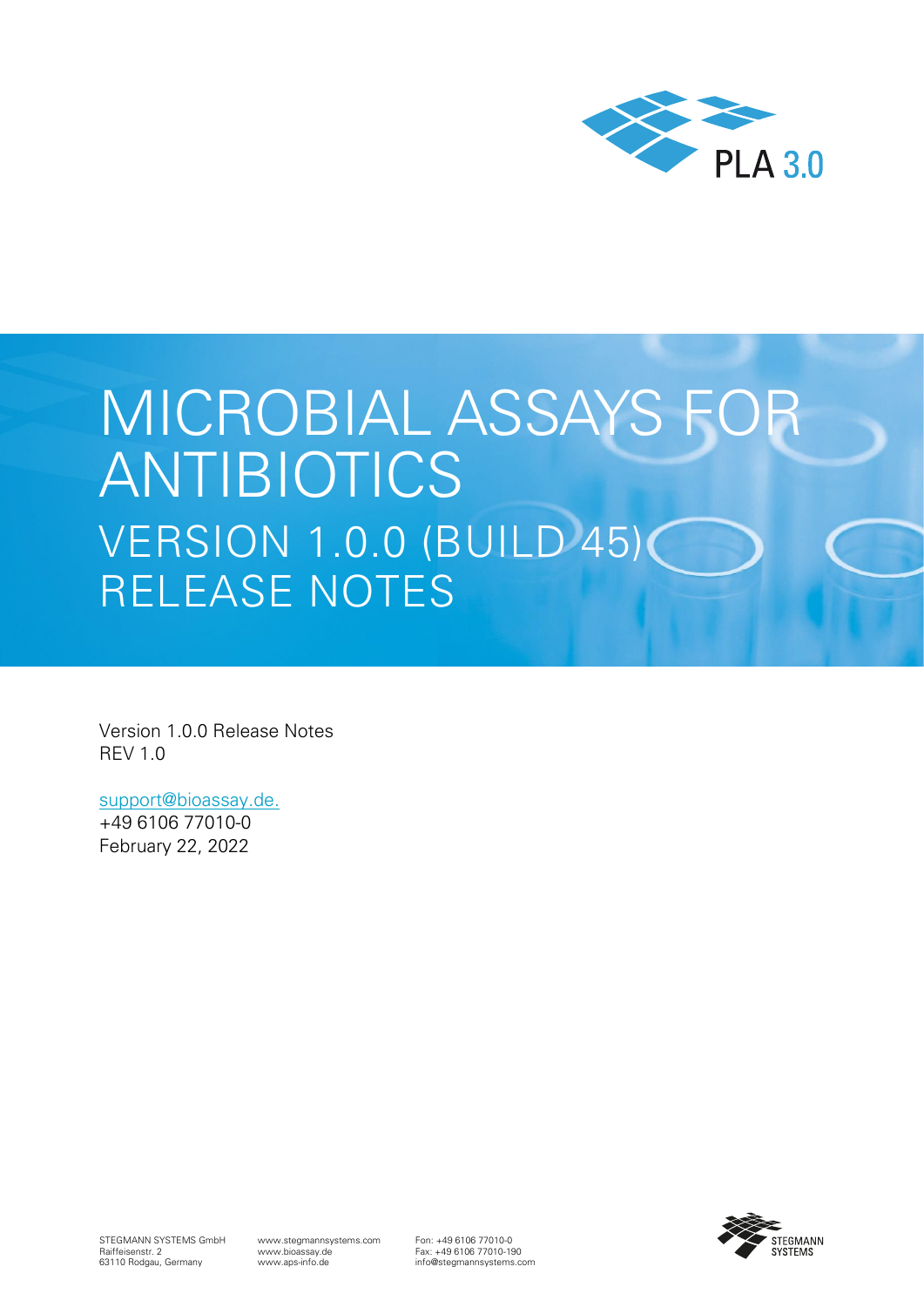

## <span id="page-1-0"></span>WELCOME

Welcome to the Release Notes of the Microbial Assays for Antibiotics Package Version 1.0.0 (Build 54). This document contains the cumulated Release Notes showing all new features, changes and fixes for all versions of the Microbial Assays for Antibiotics Package since its initial release.

This document is primarily intended for Functional and System Administrators.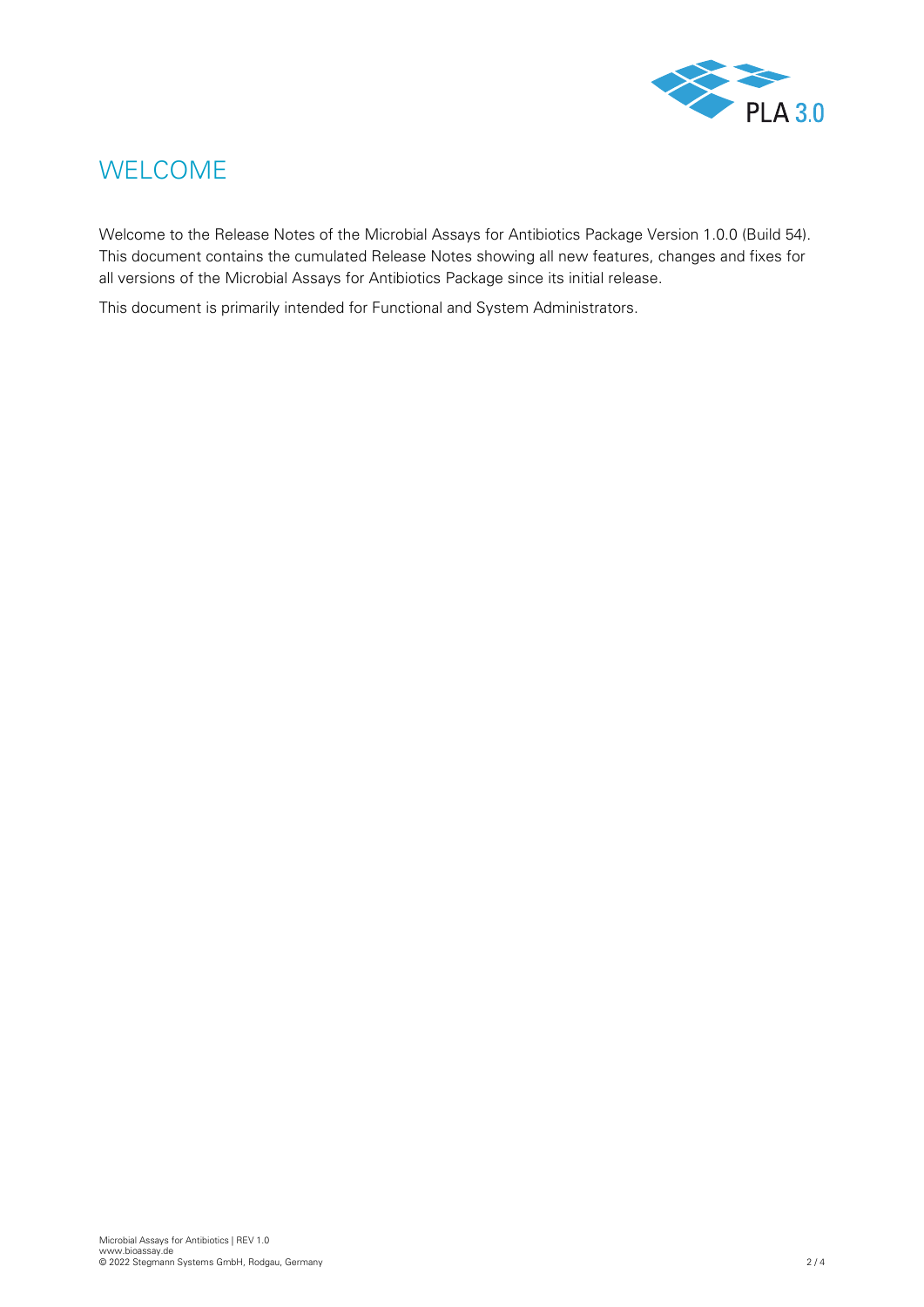

# TABLE OF CONTENTS